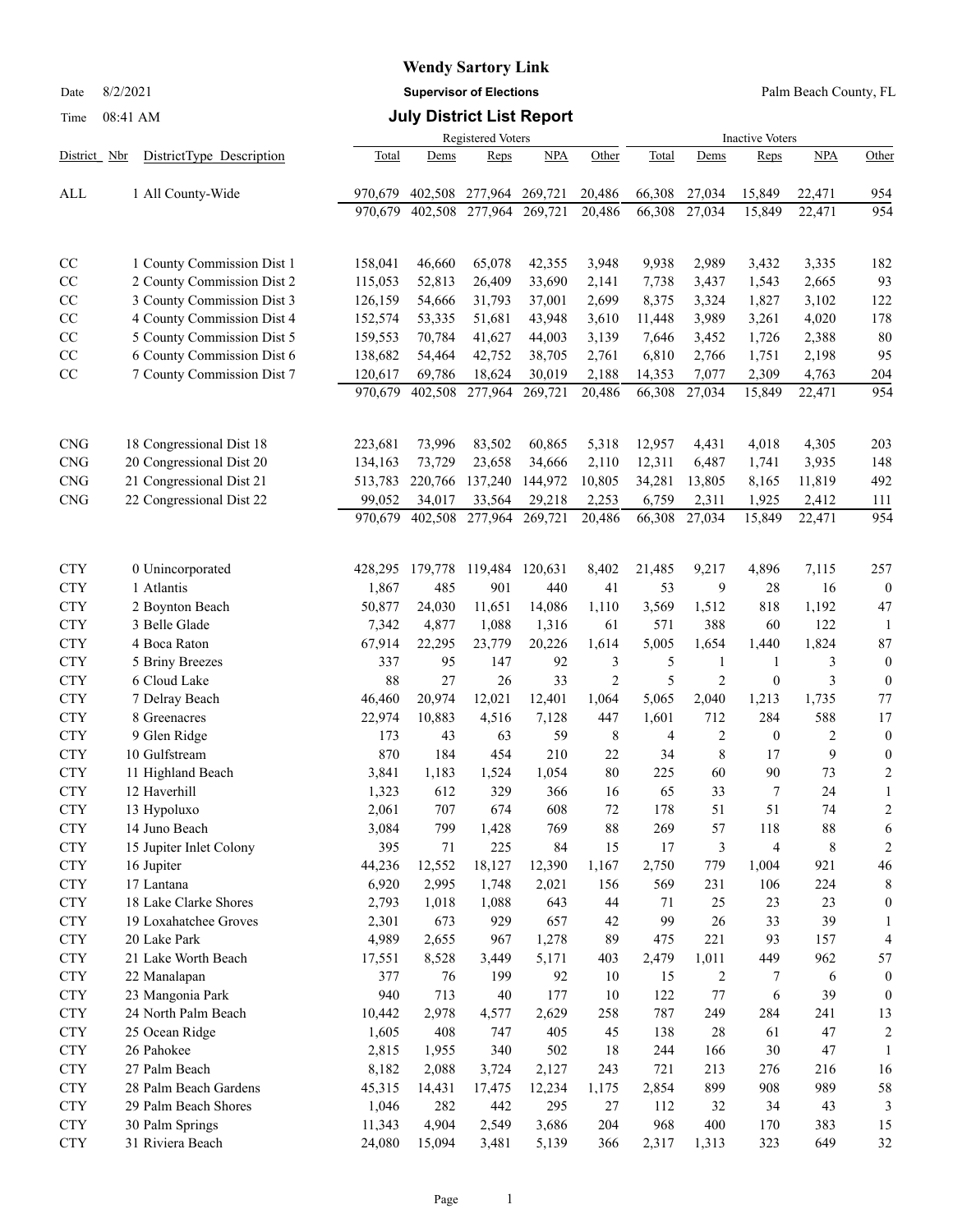Time 08:41 AM **July District List Report**

### **Wendy Sartory Link** Date 8/2/2021 **Supervisor of Elections** Palm Beach County, FL

|                |                             |         |                 | Registered Voters       |            |        | <b>Inactive Voters</b> |                 |                |                 |                  |  |
|----------------|-----------------------------|---------|-----------------|-------------------------|------------|--------|------------------------|-----------------|----------------|-----------------|------------------|--|
| District Nbr   | DistrictType Description    | Total   | Dems            | Reps                    | <b>NPA</b> | Other  | Total                  | Dems            | Reps           | <b>NPA</b>      | Other            |  |
| <b>CTY</b>     | 32 Royal Palm Beach         | 27,232  | 11,847          | 6,933                   | 7,908      | 544    | 1,376                  | 551             | 312            | 493             | 20               |  |
| <b>CTY</b>     | 33 South Bay                | 1,517   | 1,199           | 83                      | 224        | 11     | 127                    | 103             | 6              | 18              | $\theta$         |  |
| <b>CTY</b>     | 34 South Palm Beach         | 1,312   | 415             | 493                     | 369        | 35     | 134                    | 46              | 42             | 46              | $\boldsymbol{0}$ |  |
| <b>CTY</b>     | 35 Tequesta                 | 4,925   | 1,204           | 2,357                   | 1,263      | 101    | 296                    | 75              | 123            | 93              | 5                |  |
| <b>CTY</b>     | 36 Village Of Golf          | 269     | 35              | 187                     | 43         | 4      | 13                     | 2               | 10             | $\mathbf{1}$    | $\boldsymbol{0}$ |  |
| <b>CTY</b>     | 37 Wellington               | 42,504  | 15,235          | 13,961                  | 12,382     | 926    | 2,740                  | 890             | 863            | 946             | 41               |  |
| <b>CTY</b>     | 38 Westlake                 | 1,366   | 459             | 442                     | 425        | 40     | 16                     | 3               | 10             | 3               | $\theta$         |  |
| <b>CTY</b>     | 39 West Palm Beach          | 68,718  | 33,721          | 15,316                  | 18,158     | 1,523  | 8,734                  | 3,943           | 1,649          | 3,009           | 133              |  |
|                |                             | 970,679 | 402,508         | 277,964                 | 269,721    | 20,486 | 66,308                 | 27,034          | 15,849         | 22,471          | 954              |  |
| <b>HSE</b>     | 81 State House Dist 81      | 114,861 | 50,098          | 30,455                  | 32,161     | 2,147  | 5,118                  | 2,354           | 1,106          | 1,599           | 59               |  |
| <b>HSE</b>     | 82 State House Dist 82      | 53,517  | 14,915          | 22,687                  | 14,568     | 1,347  | 3,306                  | 932             | 1,236          | 1,086           | 52               |  |
| <b>HSE</b>     | 85 State House Dist 85      | 136,921 | 43,825          | 52,441                  | 37,391     | 3,264  | 6,974                  | 2,314           | 2,175          | 2,363           | 122              |  |
| HSE            | 86 State House Dist 86      | 116,311 | 48,558          | 32,333                  | 33,064     | 2,356  | 7,599                  | 3,056           | 1,870          | 2,573           | 100              |  |
| HSE            | 87 State House Dist 87      | 73,851  | 32,944          | 15,823                  | 23,792     | 1,292  | 5,835                  | 2,514           | 984            | 2,258           | 79               |  |
| HSE            | 88 State House Dist 88      | 101,227 | 60,762          | 14,359                  | 24,394     | 1,712  | 11,710                 | 5,955           | 1,669          | 3,900           | 186              |  |
| HSE            | 89 State House Dist 89      | 127,926 | 42,814          | 45,320                  | 36,428     | 3,364  | 11,932                 | 3,964           | 3,555          | 4,219           | 194              |  |
| HSE            | 90 State House Dist 90      | 114,785 | 50,949          | 28,324                  | 33,133     | 2,379  | 6,564                  | 2,727           | 1,498          | 2,260           | 79               |  |
| <b>HSE</b>     | 91 State House Dist 91      | 131,280 | 57,643          | 36,222                  | 34,790     | 2,625  | 7,270                  | 3,218           | 1,756          | 2,213           | 83               |  |
|                |                             | 970,679 | 402,508         | 277,964                 | 269,721    | 20,486 | 66,308                 | 27,034          | 15,849         | 22,471          | 954              |  |
| SB             | 1 School Board Dist 1       | 155,183 | 46,118          | 63,619                  | 41,590     | 3,856  | 9,517                  | 2,871           | 3,266          | 3,204           | 176              |  |
| SB             | 2 School Board Dist 2       | 106,818 | 47,916          | 25,480                  | 31,520     | 1,902  | 7,036                  | 3,129           | 1,380          | 2,443           | 84               |  |
| SB             | 3 School Board Dist 3       | 161,739 | 74,623          | 40,435                  | 43,408     | 3,273  | 7,457                  | 3,405           | 1,652          | 2,327           | 73               |  |
| SB             | 4 School Board Dist 4       | 142,738 | 55,044          | 43,768                  | 40,397     | 3,529  | 12,557                 | 4,527           | 3,388          | 4,431           | 211              |  |
| SB             | 5 School Board Dist 5       | 151,195 | 55,779          | 46,731                  | 45,484     | 3,201  | 9,257                  | 3,380           | 2,429          | 3,306           | 142              |  |
| SB             | 6 School Board Dist 6       | 133,208 | 52,768          | 40,480                  | 37,315     | 2,645  | 6,678                  | 2,730           | 1,700          | 2,161           | 87               |  |
| SB             | 7 School Board Dist 7       | 119,798 | 70,260          | 17,451                  | 30,007     | 2,080  | 13,806                 | 6,992           | 2,034          | 4,599           | 181              |  |
|                |                             | 970,679 | 402,508         | 277,964                 | 269,721    | 20,486 | 66,308                 | 27,034          | 15,849         | 22,471          | 954              |  |
| <b>SEN</b>     | 25 State Senate Dist 25     | 31,151  | 10,483          | 11,604                  | 8,447      | 617    | 1,170                  | 521             | 289            | 341             | 19               |  |
| <b>SEN</b>     | 29 State Senate Dist 29     | 262,850 | 101,926         | 79,973                  | 75,510     | 5,441  | 15,282                 | 5,894           | 4,015          | 5,156           | 217              |  |
| <b>SEN</b>     | 30 State Senate Dist 30     |         | 347,536 140,469 | 105,857                 | 93,593     | 7,617  | 26,445                 | 10,810          | 6,426          | 8,811           | 398              |  |
| ${\hbox{SEN}}$ | 31 State Senate Dist 31     |         | 329,142 149,630 | 80,530                  | 92,171     | 6,811  | 23,411                 | 9,809           | 5,119          | 8,163           | 320              |  |
|                |                             |         |                 | 970,679 402,508 277,964 | 269,721    | 20,486 | 66,308                 | 27,034          | 15,849         | 22,471          | 954              |  |
| <b>TAC</b>     | 1 Acme Improvement District | 36,019  | 12,857          | 12,032                  | 10,370     | 760    | 2,329                  | 757             | 730            | 803             | 39               |  |
|                |                             | 36,019  | 12,857          | 12,032                  | 10,370     | 760    | 2,329                  | 757             | 730            | 803             | 39               |  |
| TBC            | 1 Briger Comm Dev Dist      | 1,196   | 714             | 112                     | 355        | 15     | 43                     | 24              | 4              | 14              |                  |  |
|                |                             | 1,196   | 714             | 112                     | 355        | 15     | $\overline{43}$        | $\overline{24}$ | $\overline{4}$ | $\overline{14}$ | $\mathbf{1}$     |  |
| TBT            | 1 Boca Raton Taxing Dist    | 91,170  | 31,393          | 30,688                  | 27,011     | 2,078  | 6,391                  | 2,194           | 1,794          | 2,295           | 108              |  |
|                |                             | 91,170  | 31,393          | 30,688                  | 27,011     | 2,078  | 6,391                  | 2,194           | 1,794          | 2,295           | 108              |  |
| TBV            | 1 Boynton Village Comm Dist | 652     | 268             | 182                     | 175        | 27     | 44                     | 15              | 14             | 14              | 1                |  |

652 268 182 175 27 44 15 14 14 1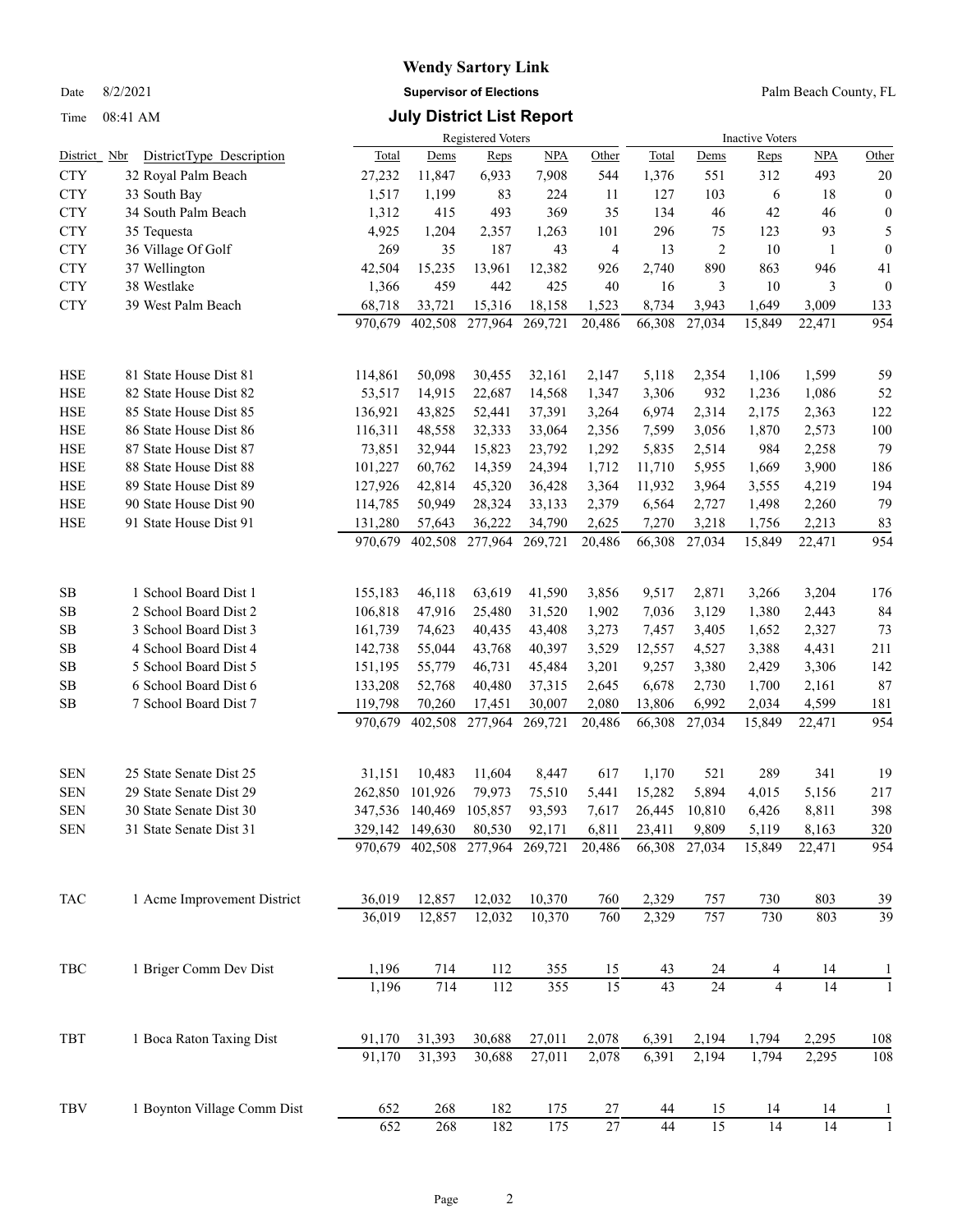### **Wendy Sartory Link**

Date 8/2/2021 **Supervisor of Elections** Palm Beach County, FL

| Time                 | 08:41 AM                         |                  | <b>July District List Report</b> |                   |                  |                  |                 |                  |                        |                 |                  |
|----------------------|----------------------------------|------------------|----------------------------------|-------------------|------------------|------------------|-----------------|------------------|------------------------|-----------------|------------------|
|                      |                                  |                  |                                  | Registered Voters |                  |                  |                 |                  | <b>Inactive Voters</b> |                 |                  |
| District Nbr         | DistrictType Description         | Total            | Dems                             | Reps              | NPA              | Other            | Total           | Dems             | Reps                   | NPA             | Other            |
| <b>TEN</b>           | 1 Lox Environ Imprv Dist         | 64,386           | 17,860                           | 27,433            | 17,502           | 1,591            | 3,721           | 1,029            | 1,406                  | 1,226           | 60               |
|                      |                                  | 64,386           | 17,860                           | 27,433            | 17,502           | 1,591            | 3,721           | 1,029            | 1,406                  | 1,226           | 60               |
| <b>TGA</b>           | 1 Greenacres Annexation Question | $\boldsymbol{0}$ | $\boldsymbol{0}$                 | $\boldsymbol{0}$  | $\boldsymbol{0}$ | $\overline{0}$   |                 | $\boldsymbol{0}$ | 0                      | 0               |                  |
|                      |                                  | $\Omega$         | $\theta$                         | $\overline{0}$    | $\Omega$         | $\overline{0}$   |                 | $\Omega$         | $\Omega$               | $\Omega$        | $\overline{0}$   |
| THC                  | 1 Hamal Comm Dev Dist            | 2,380            | 1,219                            | 422               | 693              | 46               | 138             | 67               | 23                     | 45              | $\frac{3}{3}$    |
|                      |                                  | 2,380            | 1,219                            | 422               | 693              | 46               | 138             | $\overline{67}$  | $\overline{23}$        | $\overline{45}$ |                  |
| <b>THY</b>           | 1 Hypo Haverhill Comm Dist       | 636              | 301                              | 114               | 205              | 16               | 14              | 6                | 5                      | 3               |                  |
|                      |                                  | 636              | 301                              | 114               | 205              | $\overline{16}$  | $\overline{14}$ | 6                | $\overline{5}$         | $\overline{3}$  | $\overline{0}$   |
| TIT                  | 1 Indian Trail Imprv Dist        | 35,311           | 11,704                           | 12,542            | 10,330           | 735              | 946             | 354              | 255                    | 324             | 13               |
|                      |                                  | 35,311           | 11,704                           | 12,542            | 10,330           | $\overline{735}$ | 946             | 354              | $\overline{255}$       | 324             | $\overline{13}$  |
| <b>TJC</b>           | 1 Journeys Comm Dev Dist         | 1,135            | 427                              | 332               | 355              | 21               | 55              | 17               | 14                     | 24              | $\boldsymbol{0}$ |
|                      |                                  | 1,135            | 427                              | 332               | 355              | $\overline{21}$  | $\overline{55}$ | $\overline{17}$  | 14                     | $\overline{24}$ | $\mathbf{0}$     |
| $\operatorname{TJI}$ | 1 Jupiter Inlet Dist             | 93,678           | 25,953                           | 40,104            | 25,327           | 2,294            | 5,224           | 1,477            | 1,922                  | 1,735           | 90               |
|                      |                                  | 93,678           | 25,953                           | 40,104            | 25,327           | 2,294            | 5,224           | 1,477            | 1,922                  | 1,735           | 90               |
| TLI                  | 1 Library District               |                  | 647,552 260,166 192,684 181,358  |                   |                  | 13,344           | 35,238          | 14,102           | 8,915                  | 11,758          | 463              |
|                      |                                  |                  | 647,552 260,166 192,684 181,358  |                   |                  | 13,344           | 35,238          | 14,102           | 8,915                  | 11,758          | 463              |
| <b>TMC</b>           | 1 Monterey Comm Dev Dist         | 452              | 207                              | 80                | 148              | 17               | 22              | 12               |                        |                 |                  |
|                      |                                  | 452              | 207                              | 80                | 148              | $\overline{17}$  | $\overline{22}$ | $\overline{12}$  | $\mathcal{L}$          | $\overline{7}$  |                  |
| TMH                  | 1 Marsh Harbour Comm Dev         | 543              | 385                              | 32                | 118              | 8                | 49              | 30               | 2                      | 16              |                  |
|                      |                                  | 543              | 385                              | $\overline{32}$   | 118              | $\,8\,$          | 49              | $\overline{30}$  | $\overline{2}$         | 16              |                  |
| TNI                  | 1 Northern Imprv Dist            | 126,425          | 46,613                           | 42,288            | 34,499           | 3,025            | 8,914           | 3,334            | 2,426                  | 3,004           | 150              |
|                      |                                  | 126,425          | 46,613                           | 42,288            | 34,499           | 3,025            | 8,914           | 3,334            | 2,426                  | 3,004           | 150              |
| <b>TOO</b>           | 1 Osprey Oaks Comm Dev           | 436              | 176                              | 120               | 131              | 9                |                 | 5                | 3                      |                 | $\frac{0}{0}$    |
|                      |                                  | 436              | 176                              | 120               | 131              | $\overline{9}$   | $\overline{9}$  | $\overline{5}$   | $\overline{3}$         |                 |                  |
| <b>TOP</b>           | 1 Old Palm Comm Dev              | 396              | 61                               | 243               | $81\,$           | 11               | 5               | 2                |                        |                 |                  |
|                      |                                  | 396              | $\overline{61}$                  | 243               | 81               | $\overline{11}$  | $\overline{5}$  | $\overline{2}$   | $\mathbf{1}$           | $\mathbf{1}$    |                  |
| <b>TPC</b>           | 1 Plantation Comm Dev Dist       | 1,400            | 556                              | 376               | 442              | 26               | 34              | 20               | 6                      | 8               | $\boldsymbol{0}$ |
|                      |                                  | 1,400            | 556                              | 376               | 442              | $\overline{26}$  | $\overline{34}$ | $\overline{20}$  | $\overline{6}$         | $\overline{8}$  | $\boldsymbol{0}$ |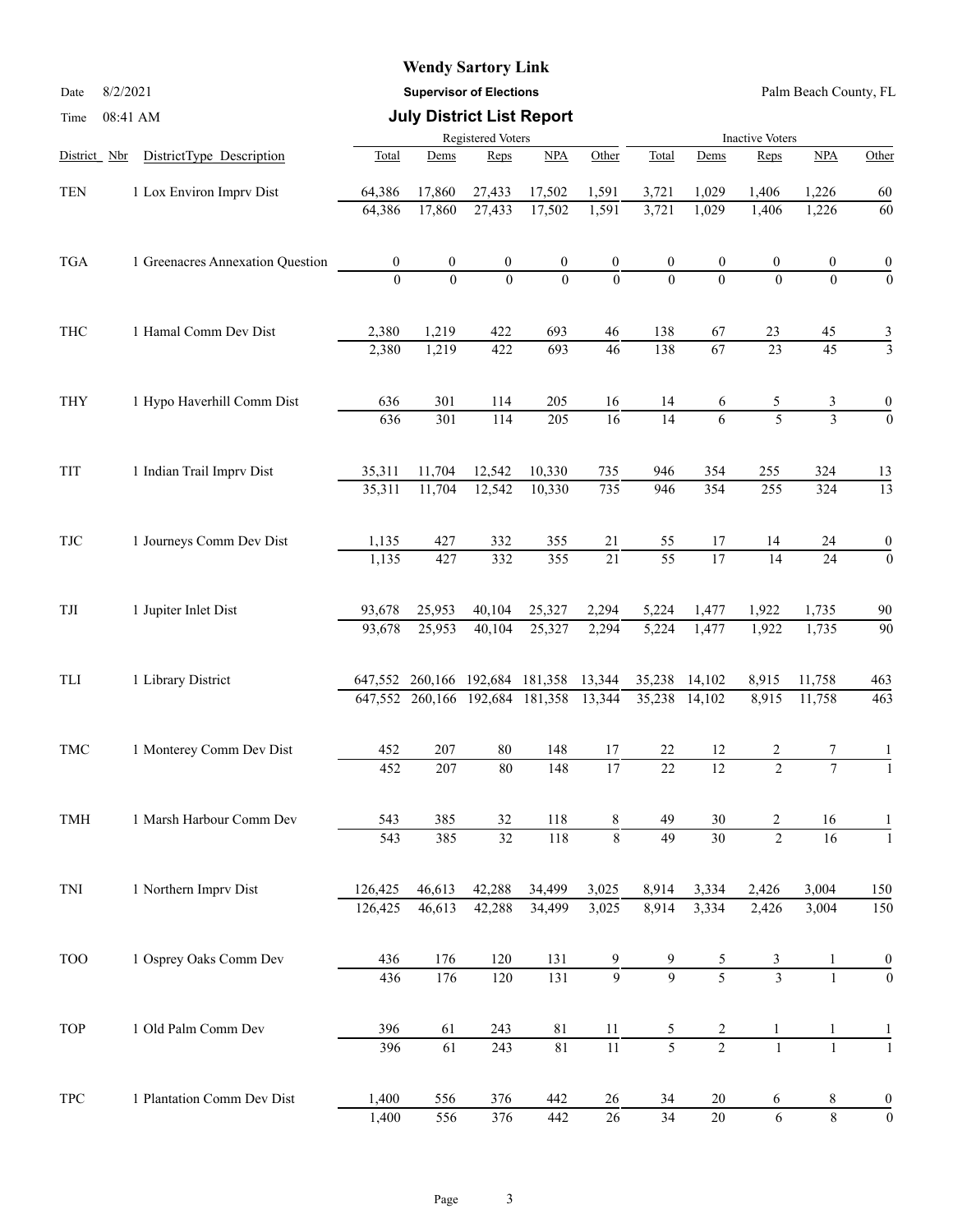## **Wendy Sartory Link**

Date 8/2/2021 **Supervisor of Elections** Palm Beach County, FL

#### Time 08:41 AM **July District List Report**

|                          | <b>OO. 11 THAT</b>                                 |                |                   |                 |              |                  |                 |                                |                         |                         |                        |
|--------------------------|----------------------------------------------------|----------------|-------------------|-----------------|--------------|------------------|-----------------|--------------------------------|-------------------------|-------------------------|------------------------|
| District Nbr             |                                                    |                | Registered Voters |                 |              |                  | Total           |                                | <b>Inactive Voters</b>  |                         |                        |
|                          | DistrictType Description                           | Total          | Dems              | Reps            | NPA          | Other            |                 | Dems                           | Reps                    | <b>NPA</b>              | Other                  |
| <b>TPO</b>               | 1 Port Of Palm Beach                               | 302,272        | 132,852           | 82,911          | 80,317       | 6,192            | 23,549          | 10,367                         | 5,154                   | 7,686                   | 342                    |
|                          |                                                    | 302,272        | 132,852           | 82,911          | 80,317       | 6,192            | 23,549          | 10,367                         | 5,154                   | 7,686                   | 342                    |
| TRC                      | 1 Renaissance Comm Dev                             | 1,706          | 691               | 391             | 570          | 54               | 218             | 76                             | 50                      | 90                      | 2                      |
|                          |                                                    | 1,706          | 691               | 391             | 570          | $\overline{54}$  | 218             | 76                             | 50                      | 90                      | $\overline{2}$         |
| <b>TSB</b>               | 1 Sonoma Bay Comm Dev                              | 402            | 262               | 33              | 104          | 3                | 58              | 40                             | 7                       | 11                      | 0                      |
|                          |                                                    | 402            | 262               | 33              | 104          | 3                | 58              | 40                             | $\overline{7}$          | 11                      | $\boldsymbol{0}$       |
| TSI                      | 1 Seminole Imprv Dist                              | 1,366          | 459               | 442             | 425          | $40\,$           | 16              | 3                              | 10                      | 3                       | $\boldsymbol{0}$       |
|                          |                                                    | 1,366          | 459               | 442             | 425          | $\overline{40}$  | 16              | 3                              | $\overline{10}$         | $\overline{3}$          | $\mathbf{0}$           |
| <b>TTC</b>               | 1 Terracina Comm Dev Dist                          | 992            | 553               | 152             | 268          | 19               | 71              | 37                             | 9                       | 25                      | $\boldsymbol{0}$       |
|                          |                                                    | 992            | 553               | 152             | 268          | $\overline{19}$  | $\overline{71}$ | $\overline{37}$                | $\overline{9}$          | $\overline{25}$         | $\overline{0}$         |
| <b>TTO</b>               | 1 Thousand Comm Dev Dist                           | 1,451          | 889               | 176             | 360          | 26               | 85              | 52                             | 4                       | 28                      |                        |
|                          |                                                    | 1,451          | 889               | 176             | 360          | 26               | 85              | $\overline{52}$                | $\overline{4}$          | 28                      | $\overline{1}$         |
| $\operatorname{TVC}$     | 1 Vista Comm Dev Dist                              | 348            | 160               | 55              | 118          | 15               | 18              | 11                             | 1                       | 6                       | 0                      |
|                          |                                                    | 348            | 160               | $\overline{55}$ | 118          | $\overline{15}$  | 18              | $\overline{11}$                | $\mathbf{1}$            | 6                       | $\overline{0}$         |
| TWC                      | 1 Winston Comm Dev Dist                            | 1,160          | 410               | 346             | 371          | 33               | 69              | 19                             | 31                      | 19                      | 0                      |
|                          |                                                    | 1,160          | 410               | 346             | 371          | $\overline{33}$  | $\overline{69}$ | $\overline{19}$                | $\overline{31}$         | $\overline{19}$         | $\theta$               |
| TWP                      | 1 Wyndam Park Comm Dev                             | 662            | 369               | $78\,$          | 204          | 11               | 26              | 14                             | 3                       | 8                       |                        |
|                          |                                                    | 662            | 369               | $\overline{78}$ | 204          | $\overline{11}$  | 26              | 14                             | $\overline{3}$          | $\overline{8}$          |                        |
| <b>WRD</b>               | 11 Ward 1                                          | 1,867          | 485               | 901             | 440          | 41               | 53              | 9                              | $28\,$                  | 16                      | $\boldsymbol{0}$       |
| <b>WRD</b>               | 21 Boynton Beach Dist 1                            | 14,046         | 6,085             | 3,683           | 3,902        | 376              | 972             | 398                            | 238                     | 324                     | 12                     |
| <b>WRD</b>               | 22 Boynton Beach Dist 2<br>23 Boynton Beach Dist 3 | 11,360         | 6,761             | 1,687           | 2,735        | 177              | 815             | 426                            | 126                     | 253                     | $10\,$                 |
| <b>WRD</b>               | 24 Boynton Beach Dist 4                            | 12,866         | 5,493             | 3,423           | 3,641        | 309              | 988             | 366                            | 265                     | 344                     | 13                     |
| <b>WRD</b><br><b>WRD</b> | 31 Ward 1                                          | 12,605         | 5,691             | 2,858           | 3,808        | 248              | 794             | 322<br>388                     | 189                     | 271<br>122              | 12<br>1                |
|                          | 41 Ward 1                                          | 7,342          | 4,877             | 1,088           | 1,316        | 61               | 571<br>5,005    |                                | 60                      |                         |                        |
| <b>WRD</b><br><b>WRD</b> | 51 Ward 1                                          | 67,914<br>337  | 22,295<br>95      | 23,779<br>147   | 20,226<br>92 | 1,614<br>3       | 5               | 1,654                          | 1,440<br>$\mathbf{1}$   | 1,824<br>$\mathfrak{Z}$ | 87<br>$\boldsymbol{0}$ |
| <b>WRD</b>               | 61 Ward 1                                          | $88\,$         | $27\,$            | $26\,$          | 33           | $\overline{c}$   | 5               | $\mathbf{1}$<br>$\overline{c}$ | $\boldsymbol{0}$        | $\mathfrak{Z}$          | $\boldsymbol{0}$       |
|                          |                                                    |                |                   |                 |              |                  |                 | 2,040                          |                         |                         |                        |
| WRD                      | 71 Ward 1                                          | 46,460         | 20,974            | 12,021          | 12,401       | 1,064            | 5,065           |                                | 1,213                   | 1,735                   | $77 \,$                |
| <b>WRD</b><br><b>WRD</b> | 81 Ward 1<br>91 Ward 1                             | 22,974<br>173  | 10,883            | 4,516           | 7,128<br>59  | 447              | 1,601           | 712                            | 284                     | 588                     | 17                     |
| <b>WRD</b>               | 101 Ward 1                                         |                | 43<br>184         | 63              | 210          | $\,8\,$          | 4<br>34         | $\overline{c}$<br>8            | $\boldsymbol{0}$<br>17  | $\sqrt{2}$<br>9         | $\boldsymbol{0}$       |
|                          | 111 Ward 1                                         | 870            |                   | 454             | 1,054        | $22\,$<br>$80\,$ |                 | 60                             | $90\,$                  | 73                      | 0                      |
| <b>WRD</b><br><b>WRD</b> | 121 Ward 1                                         | 3,841<br>1,323 | 1,183<br>612      | 1,524<br>329    | 366          | 16               | 225<br>65       | 33                             | 7                       | 24                      | 2<br>1                 |
| <b>WRD</b>               | 131 Ward 1                                         | 2,061          | 707               | 674             | 608          | $72\,$           | 178             | 51                             | 51                      | 74                      |                        |
| <b>WRD</b>               | 141 Ward 1                                         | 3,084          | 799               | 1,428           | 769          | $88\,$           | 269             | 57                             | 118                     | $88\,$                  | 2                      |
| <b>WRD</b>               | 151 Ward 1                                         | 395            | 71                | 225             | 84           | 15               | 17              | $\mathfrak{Z}$                 | $\overline{\mathbf{4}}$ | $\,8\,$                 | 6<br>$\overline{c}$    |
|                          |                                                    |                |                   |                 |              |                  |                 |                                |                         |                         |                        |